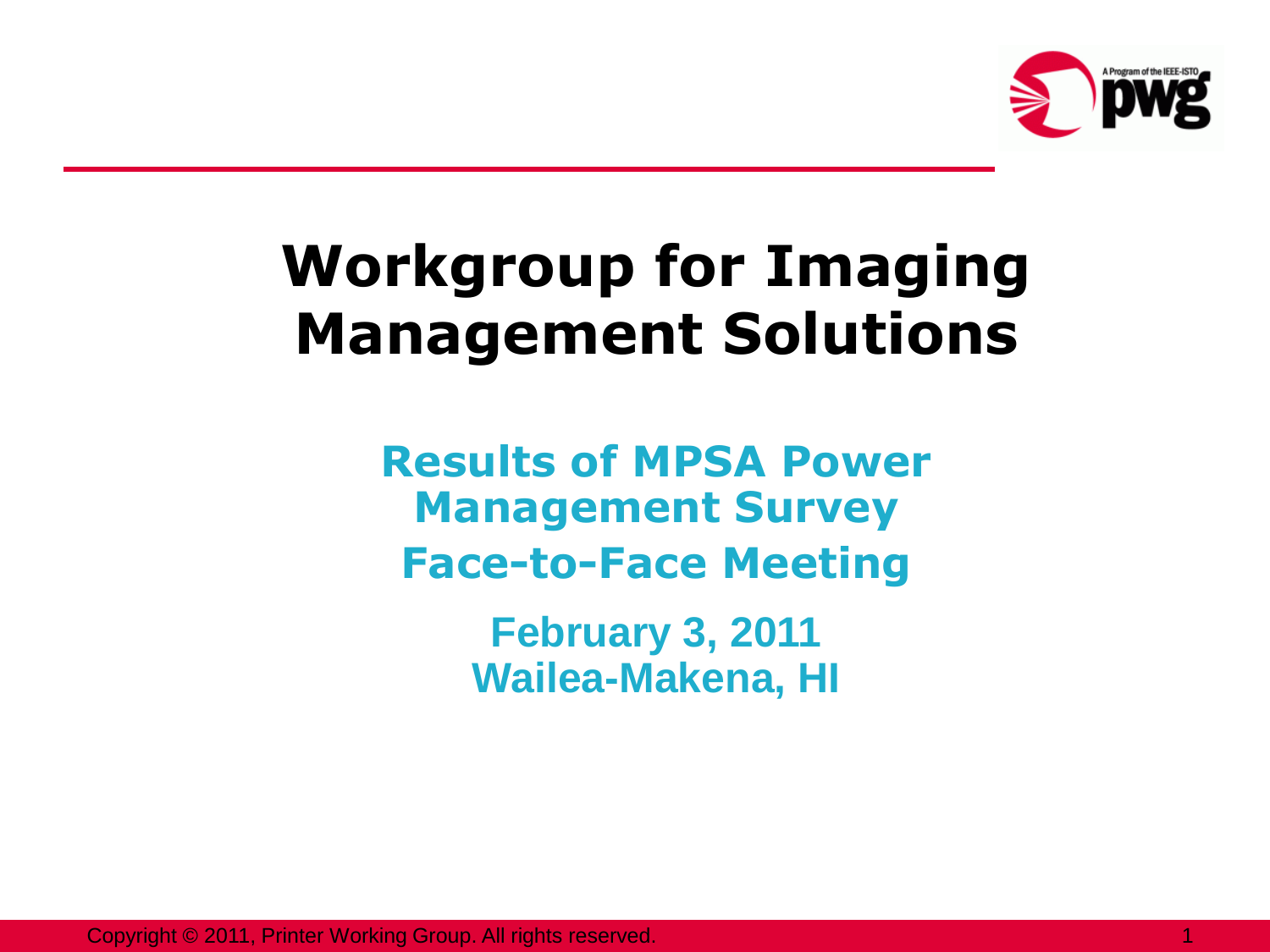

- Survey of 14 questions presented in conjunction with Imaging Power Management article linked to by MPSA weekly newsletters.
- Open during December 2010 ad January 2011.
- 39 survey responses reported.
- Most questions had fairly complete responses.
- Responses should be taken in context: Suggest that many responses showing lukewarm interest reflect ignorance rather than disinterest.
- Comments interesting, particularly that "green" has a negative connotation in some areas.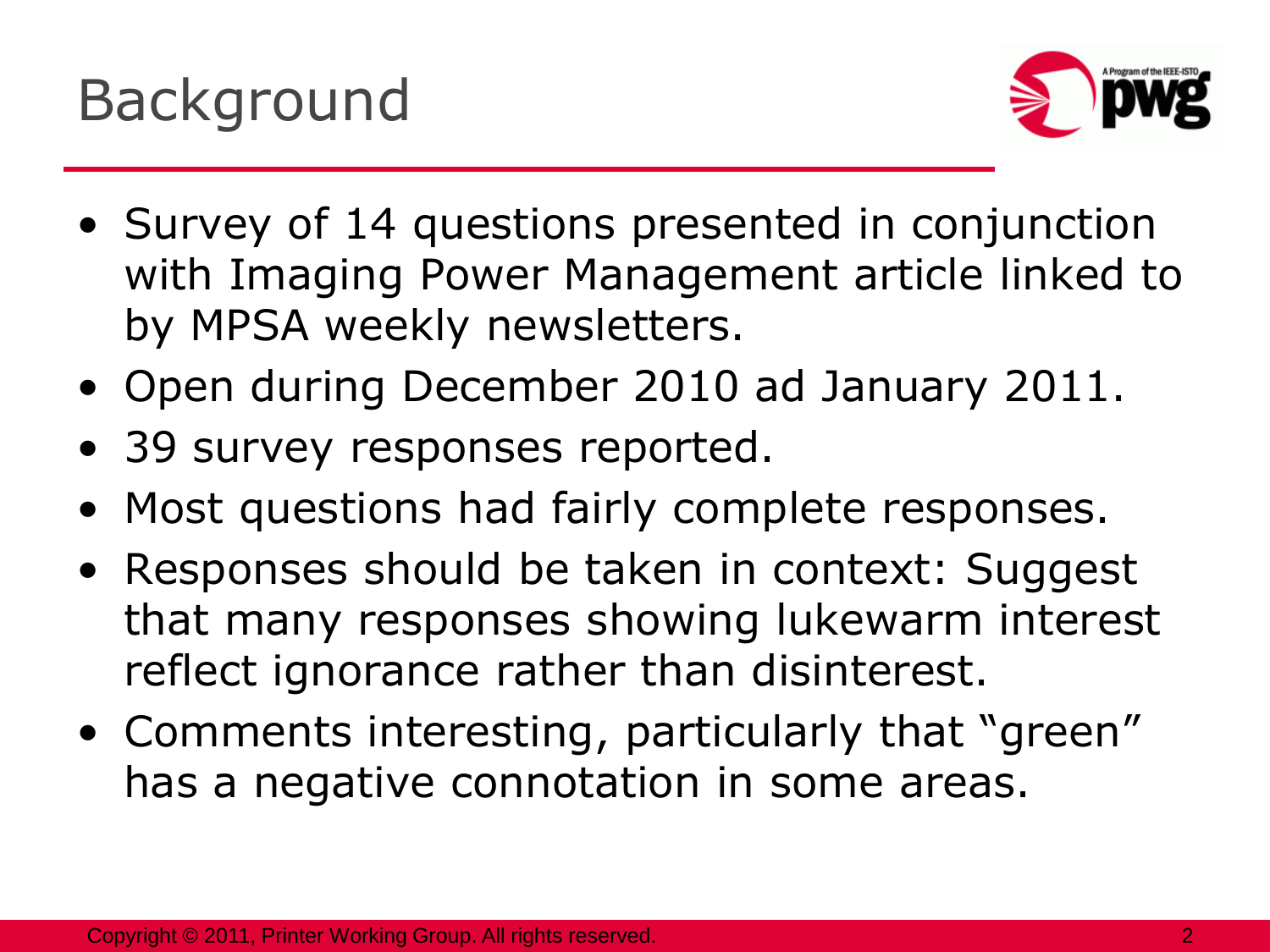### How important is power usage in device purchasing decisions ?

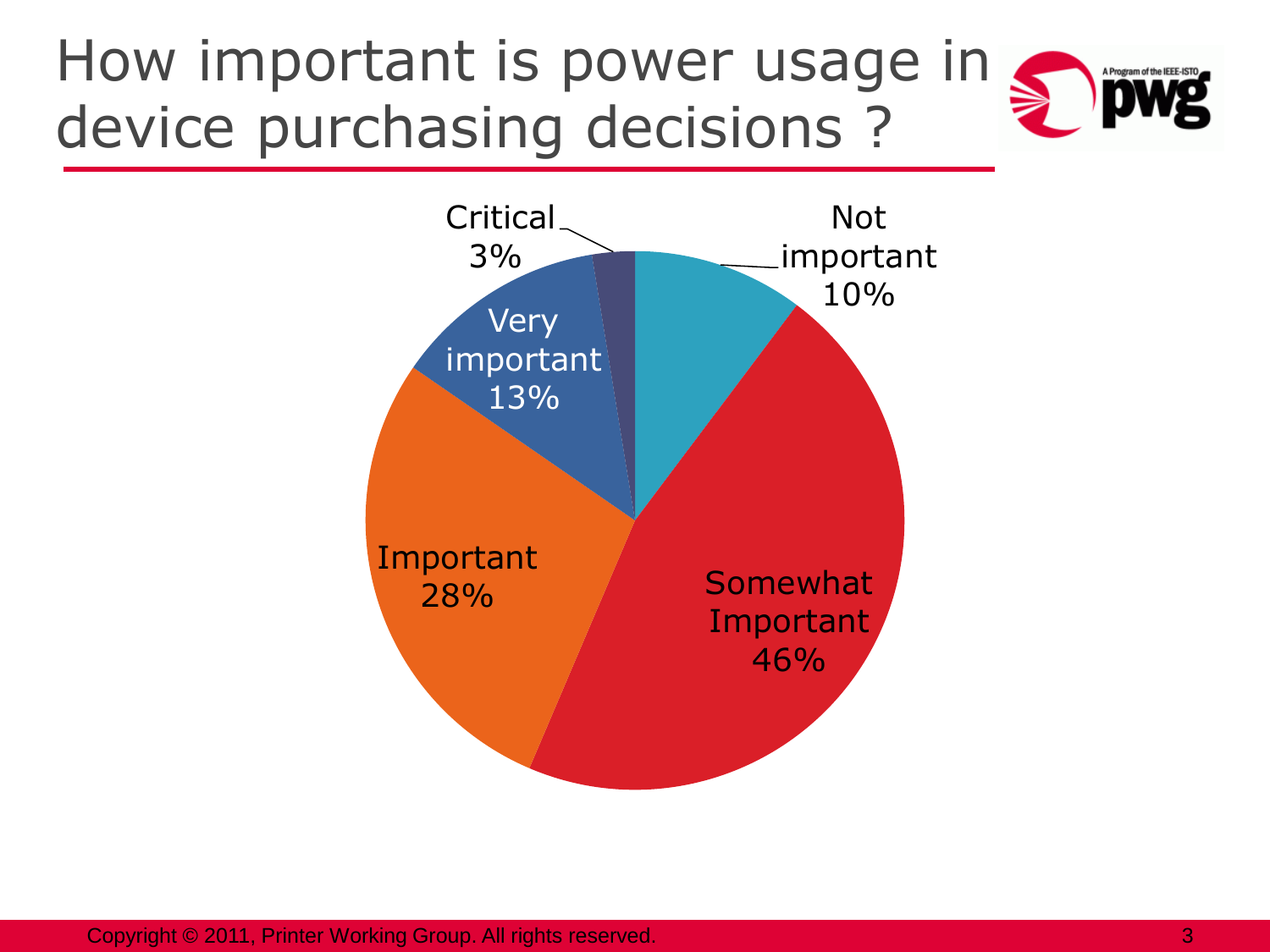# What factors are considered in device power usage?



- A. Published power consumption (by manufacturer and/or evaluation labs)
- B. Support for configuration of power state change policies
- C. Idle power consumption (i.e., warmed up but not currently processing jobs
- D. Hibernate power consumption (i.e., lowest power state that preserves context)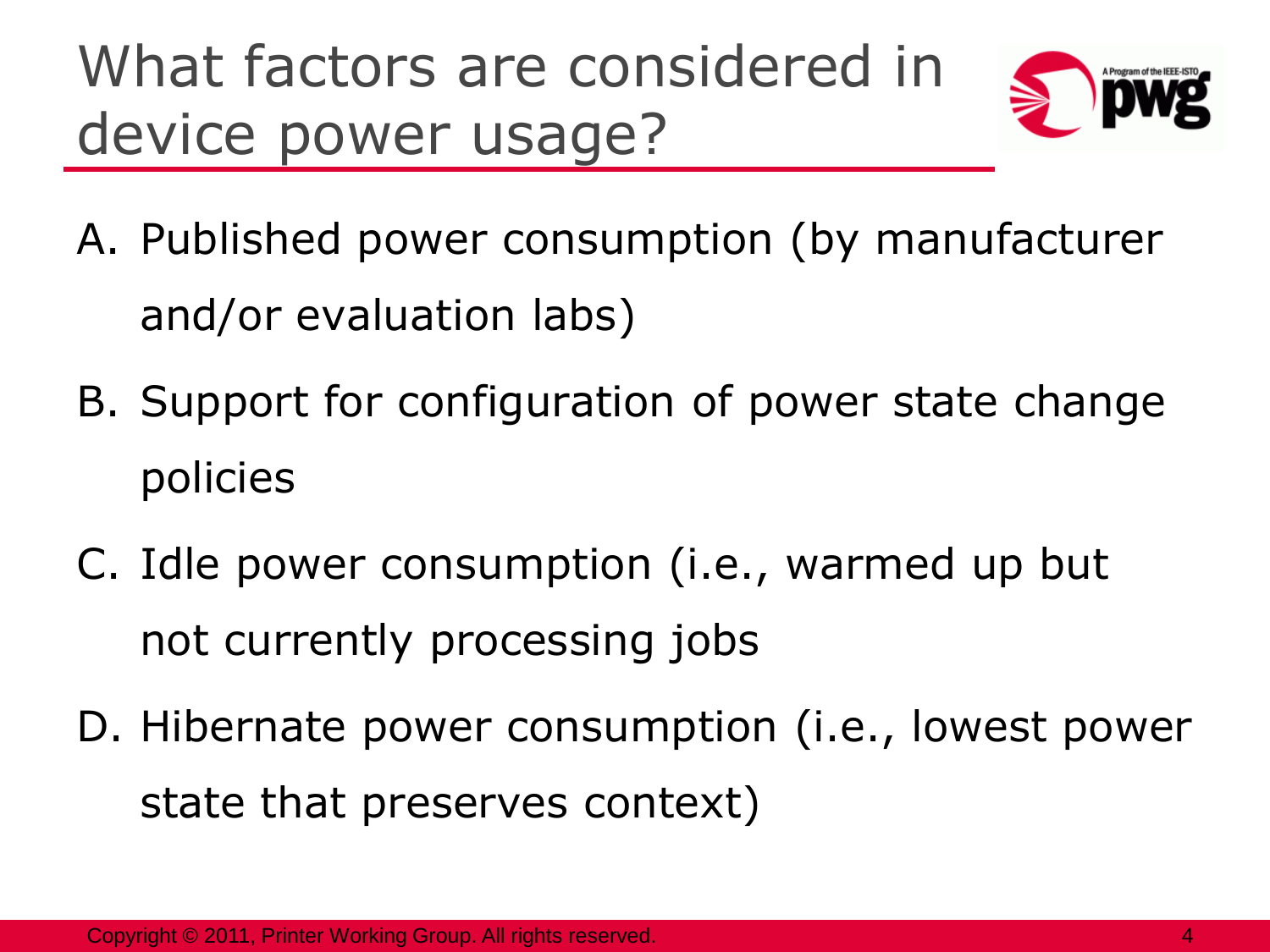# What factors are considered in device power usage? Totals



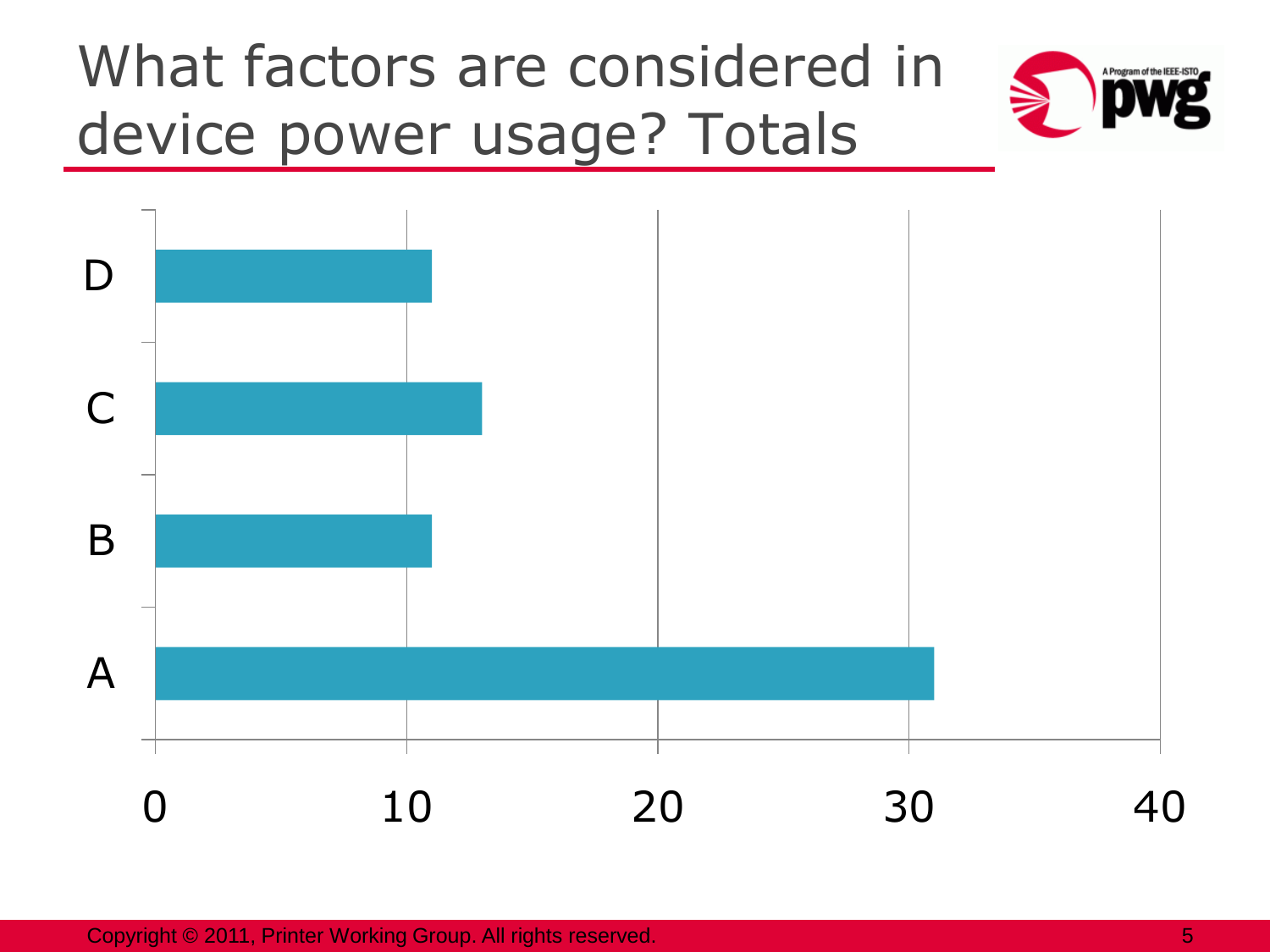# What factors are considered in device power usage? Combos.





Copyright © 2011, Printer Working Group. All rights reserved. 6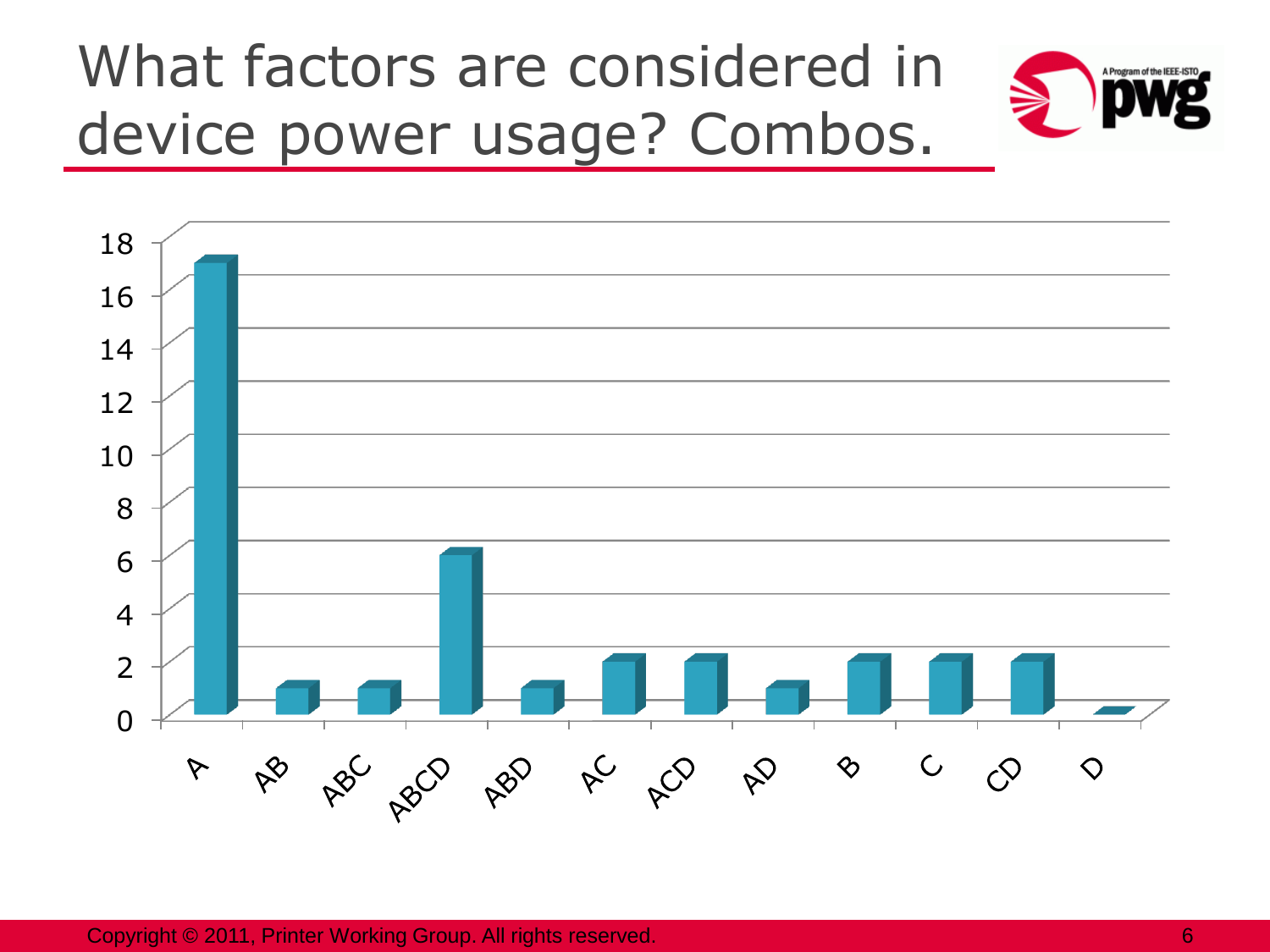### Do you use Fleet Management tools for Power Management?





Copyright © 2011, Printer Working Group. All rights reserved. **7** All rights reserved.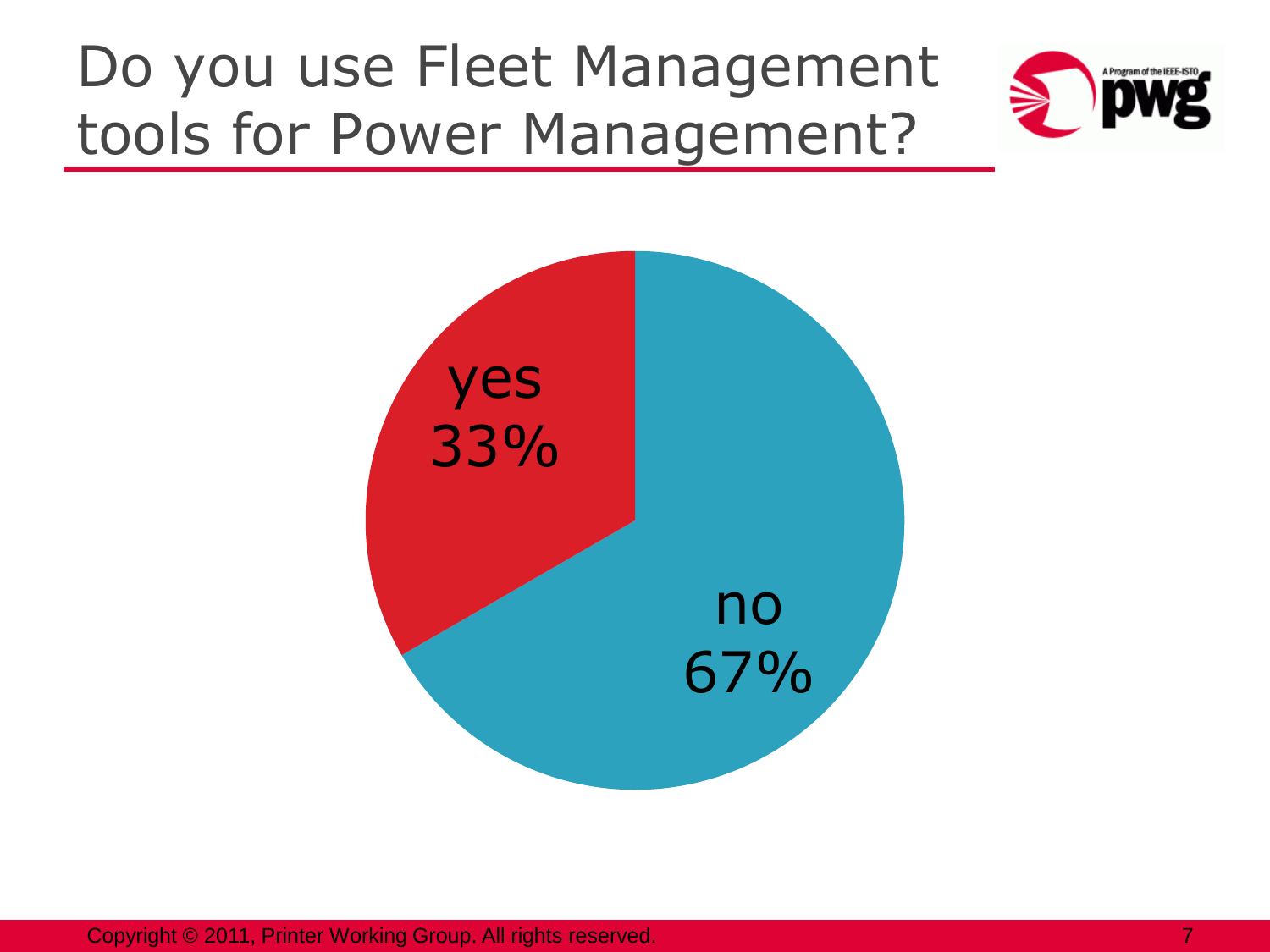### Do you want power state monitoring and logging ?





Copyright © 2011, Printer Working Group. All rights reserved. 8 All and the set of the set of the set of the set of the set of the set of the set of the set of the set of the set of the set of the set of the set of the set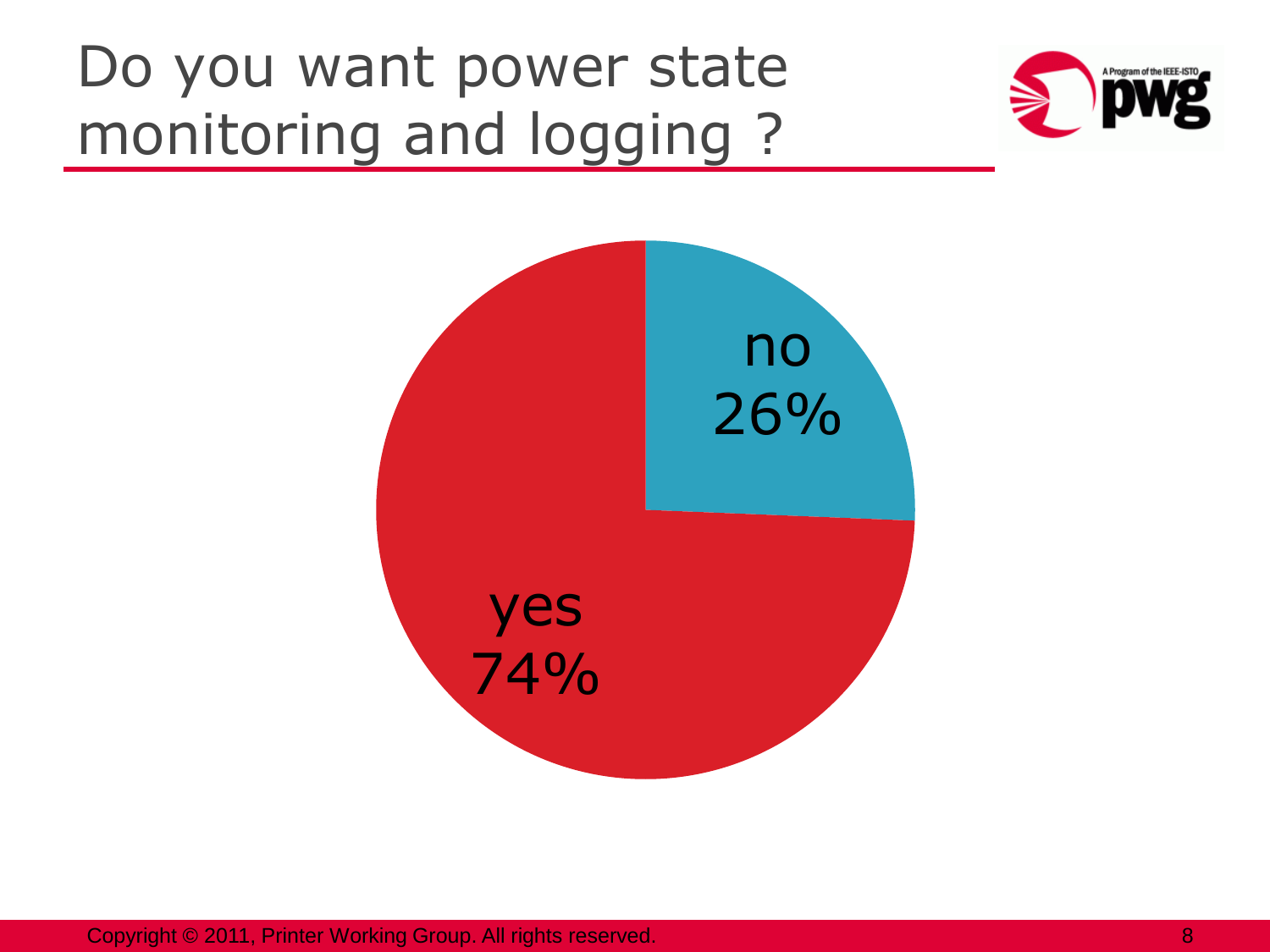#### Do you want power usage meters?





Copyright © 2011, Printer Working Group. All rights reserved. 9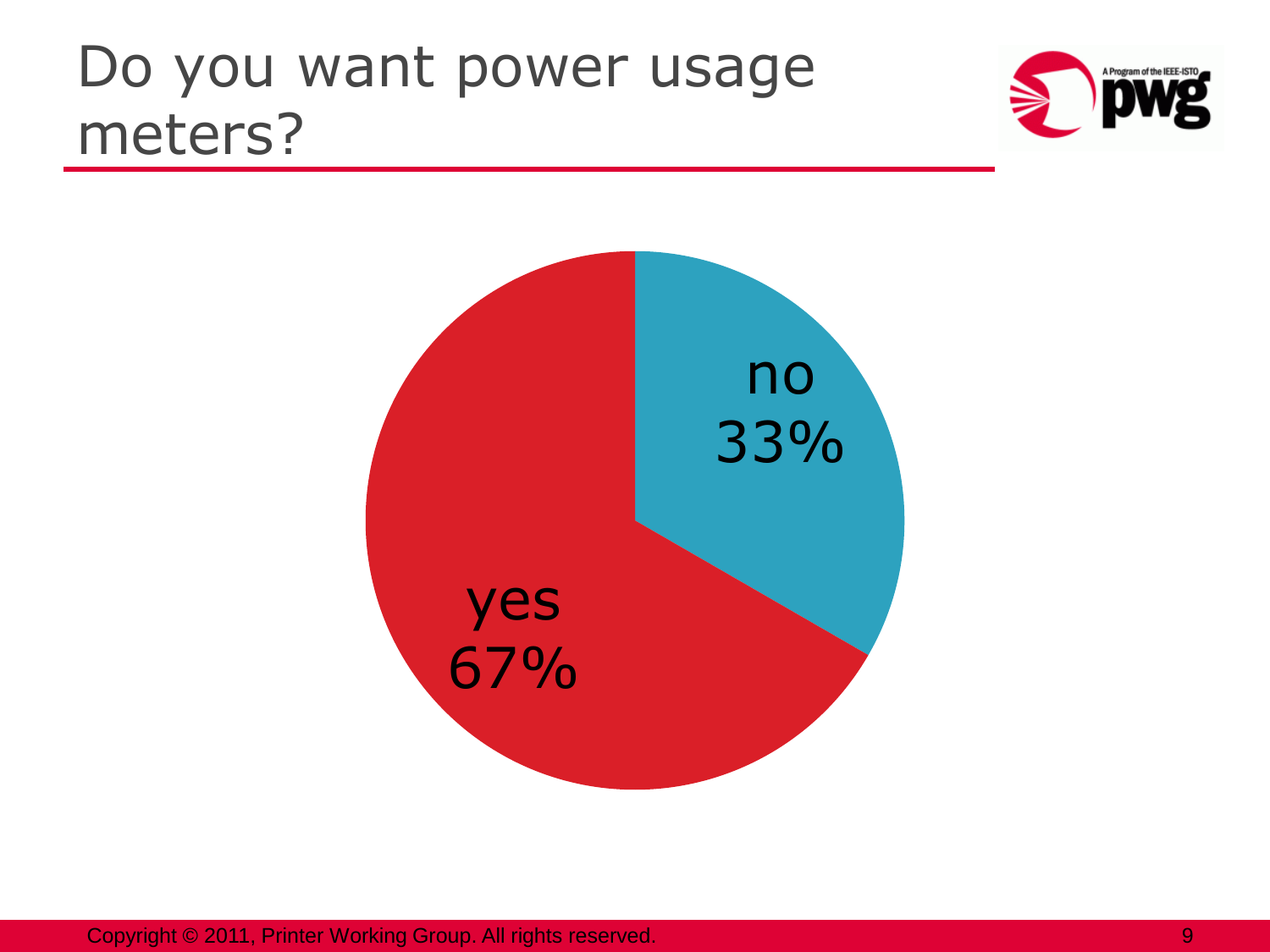### Do you want power state change notifications?



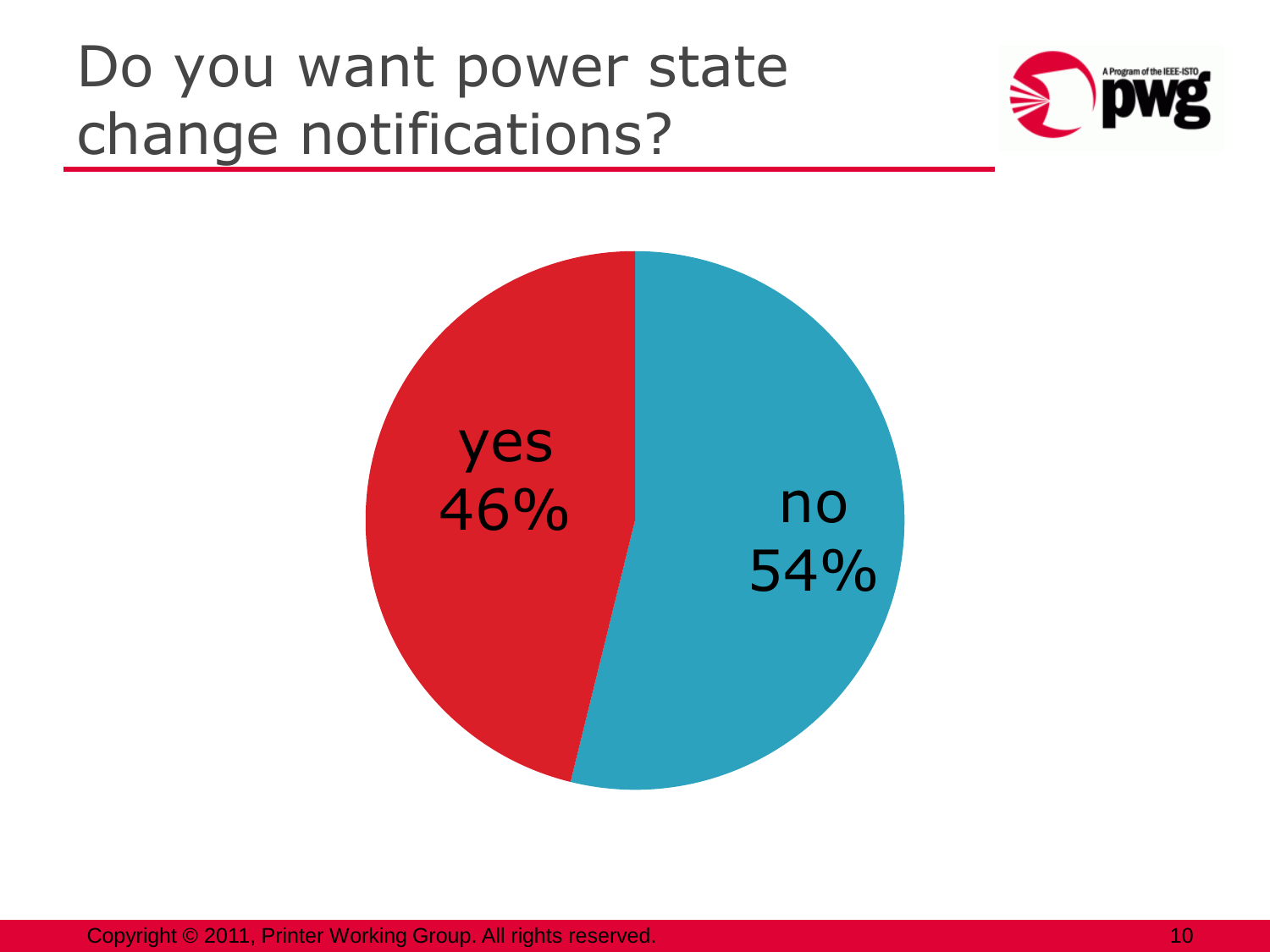#### Do you want to know detailed power state capabilities?





Copyright © 2011, Printer Working Group. All rights reserved. 11 All 120 Section 11 All 120 Section 11 All 120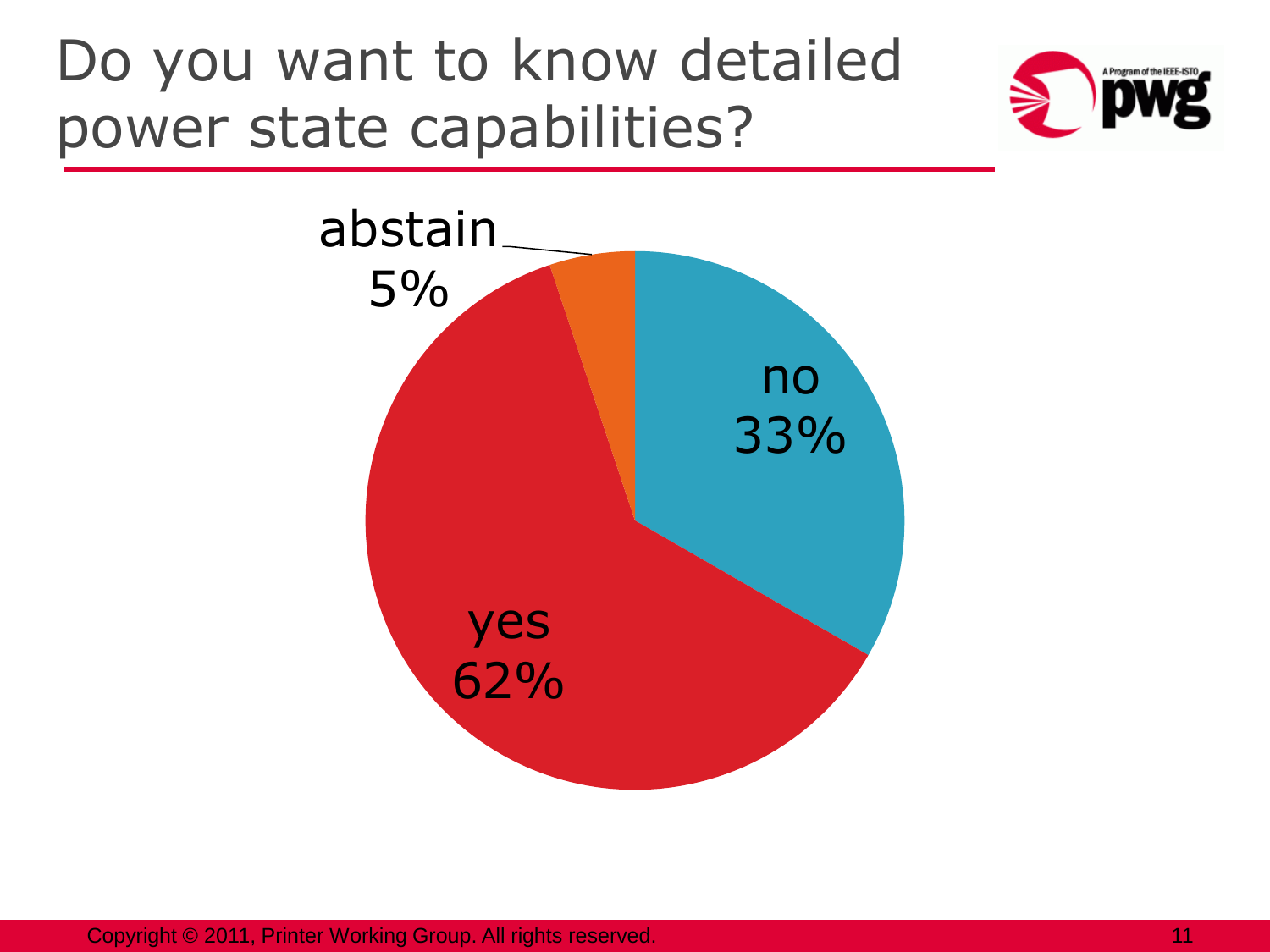### Do you want to use remote power state change operations ?





Copyright © 2011, Printer Working Group. All rights reserved. 12 All 12 All 12 All 12 All 12 All 12 All 12 All 12 All 12 All 12 All 12 All 12 All 12 All 12 All 12 All 12 All 12 All 12 All 12 All 12 All 12 All 12 All 12 All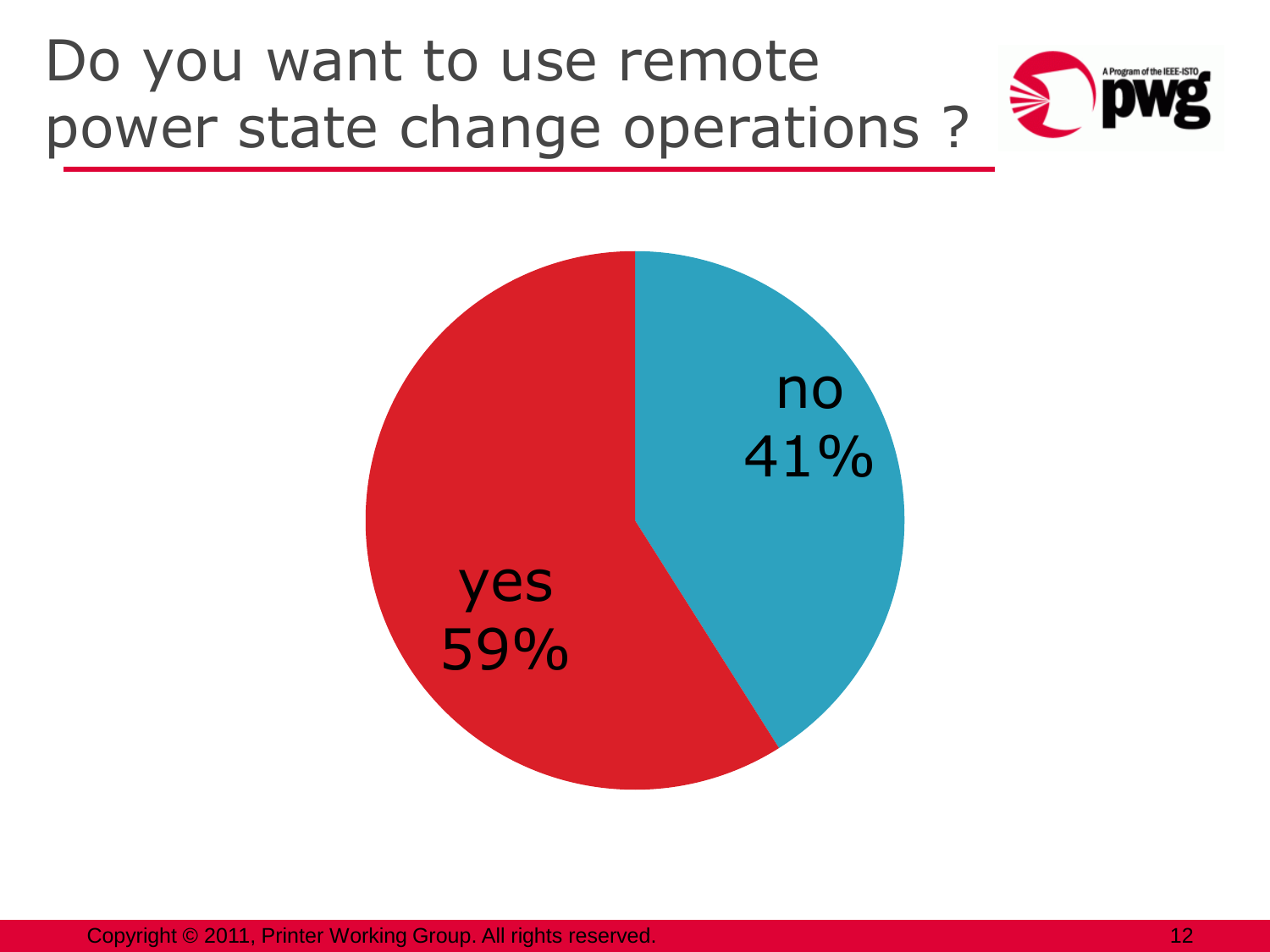Do you want to configure power state change policies? How?



- A. Calendar-based (e.g., Friday at 5pm --> Hibernate)?
- B. Event-based (e.g., paper jam --> Suspend)?
- C. Timeout-based (e.g., 300 seconds idle --> Standby)?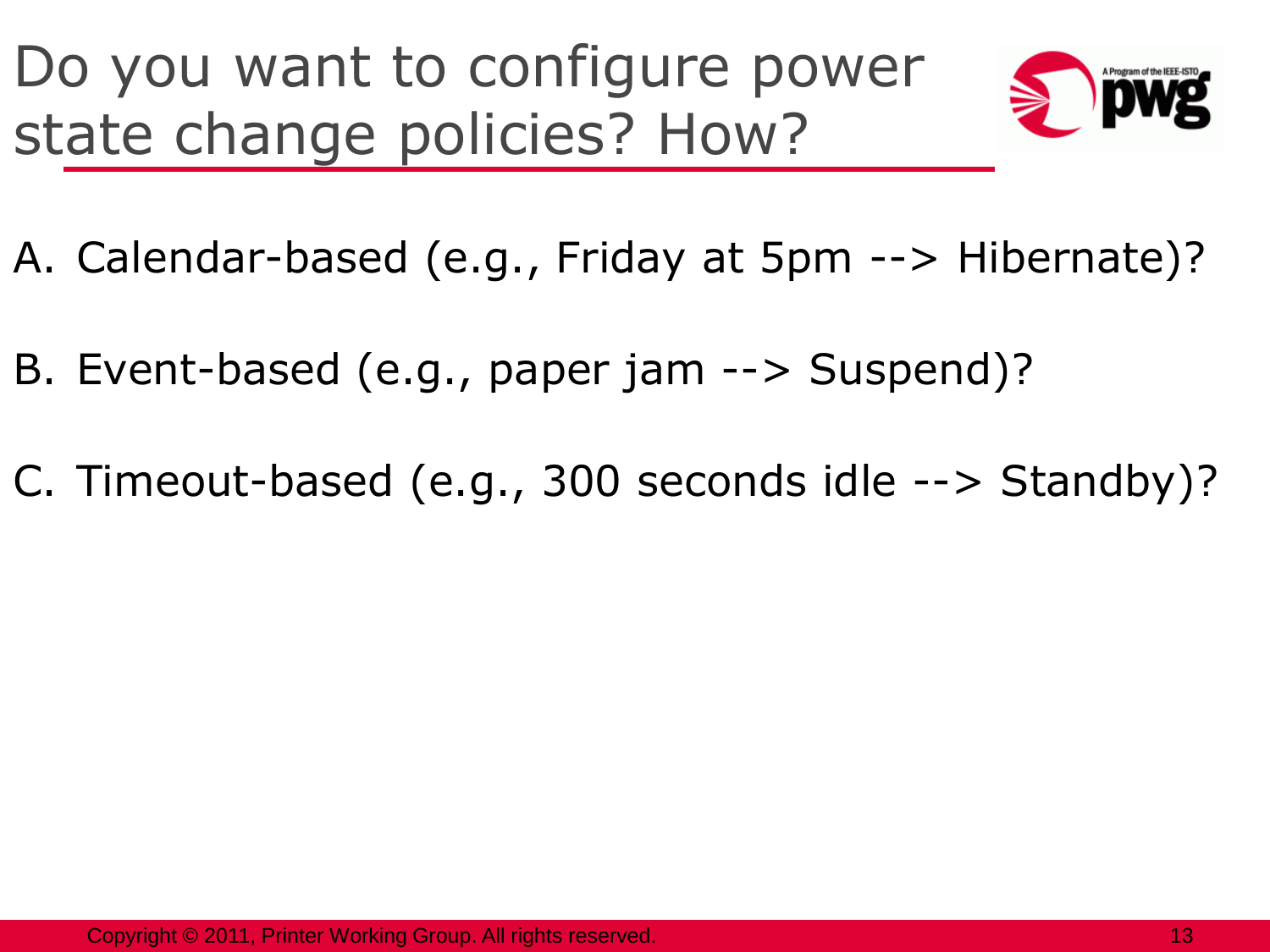### Do you want to configure power state change policies? How?





Copyright © 2011, Printer Working Group. All rights reserved. 14 April 14 April 14 April 14 April 14 April 14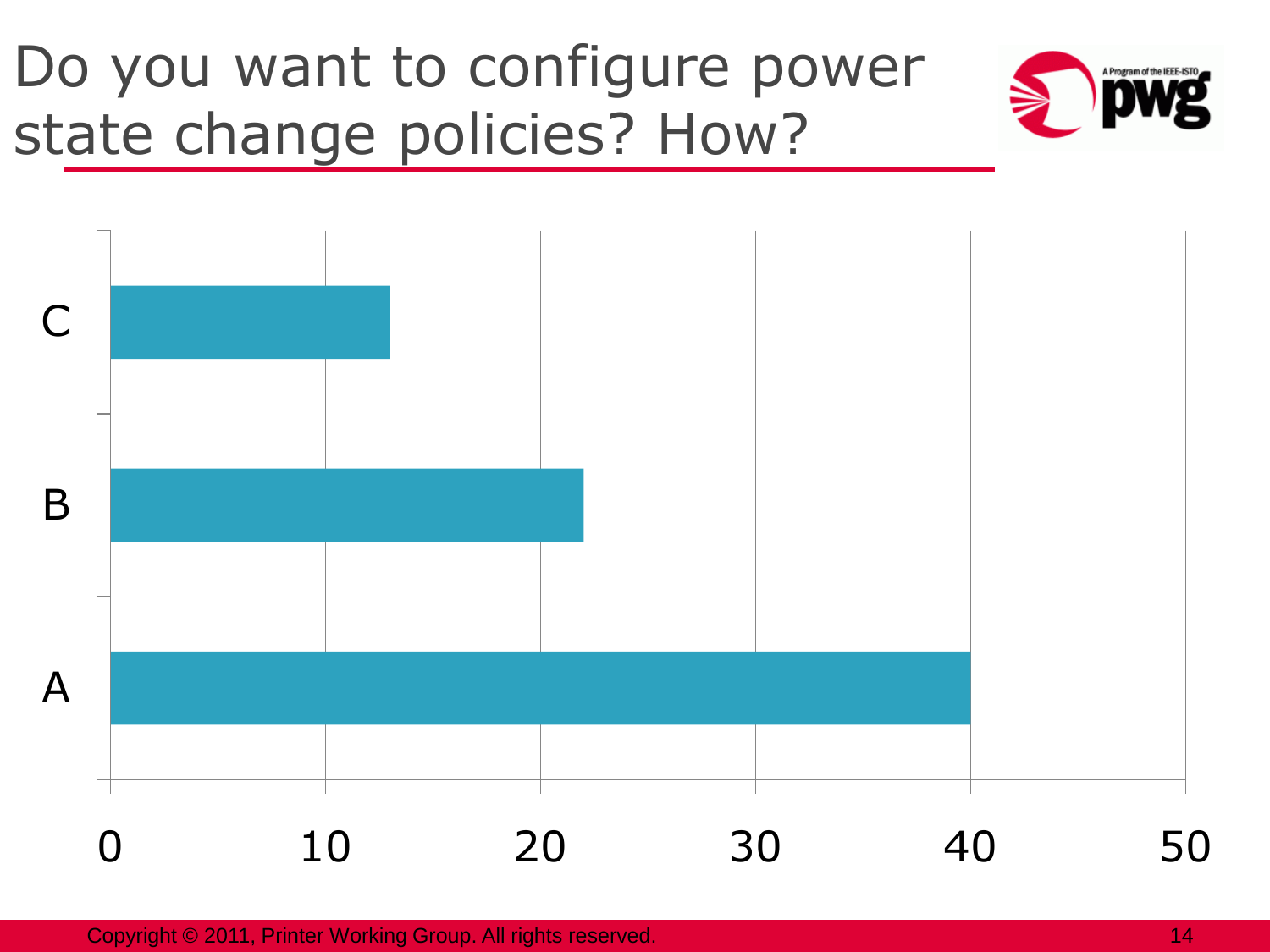### Do you want to configure power state change policies? How?



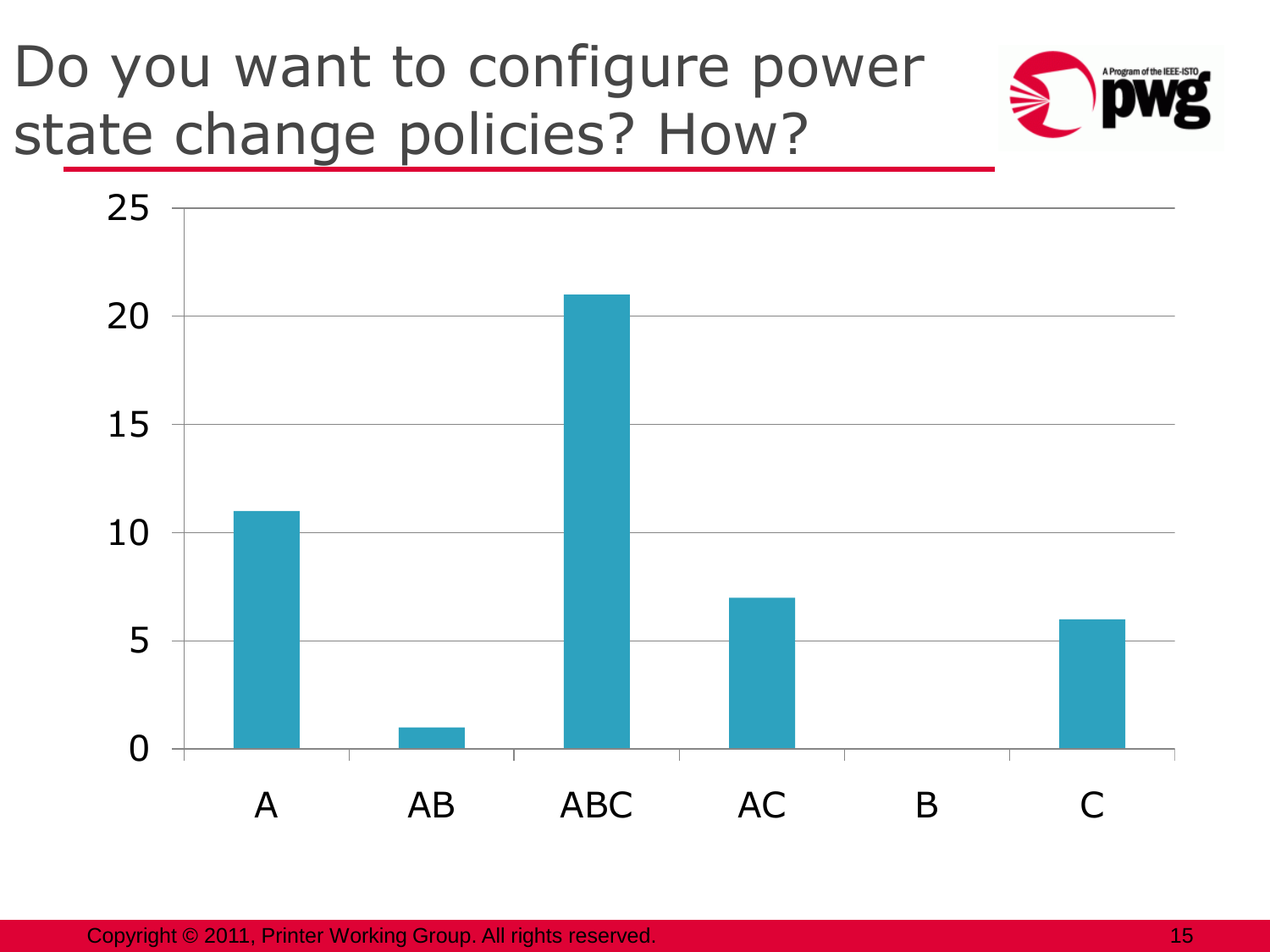# Are you aware of the ongoing PWG Power Management project?





Copyright © 2011, Printer Working Group. All rights reserved. 16 April 16 April 16 April 16 April 16 April 16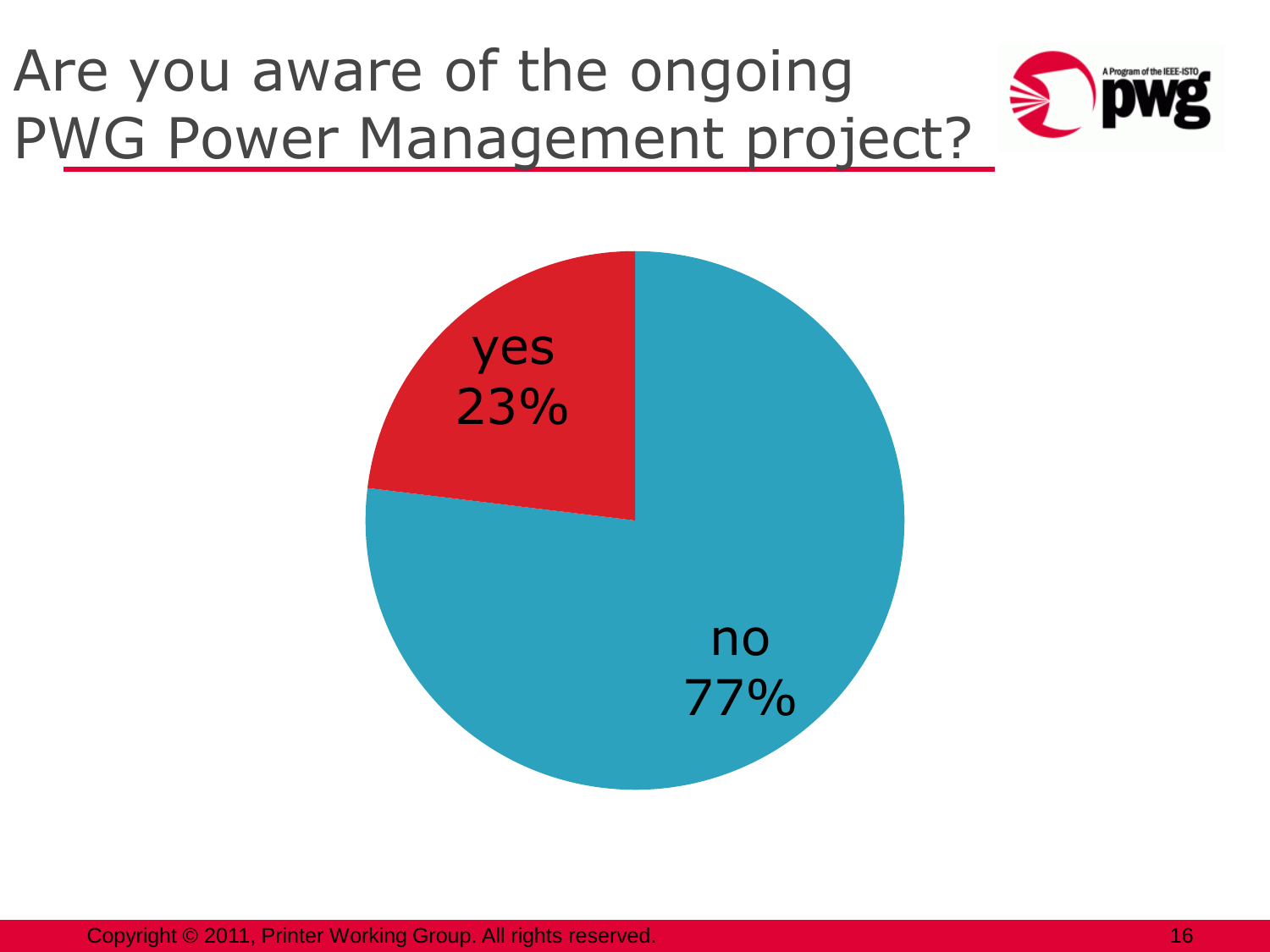# Are you aware of the new IETF Energy Management project?





Copyright © 2011, Printer Working Group. All rights reserved. 17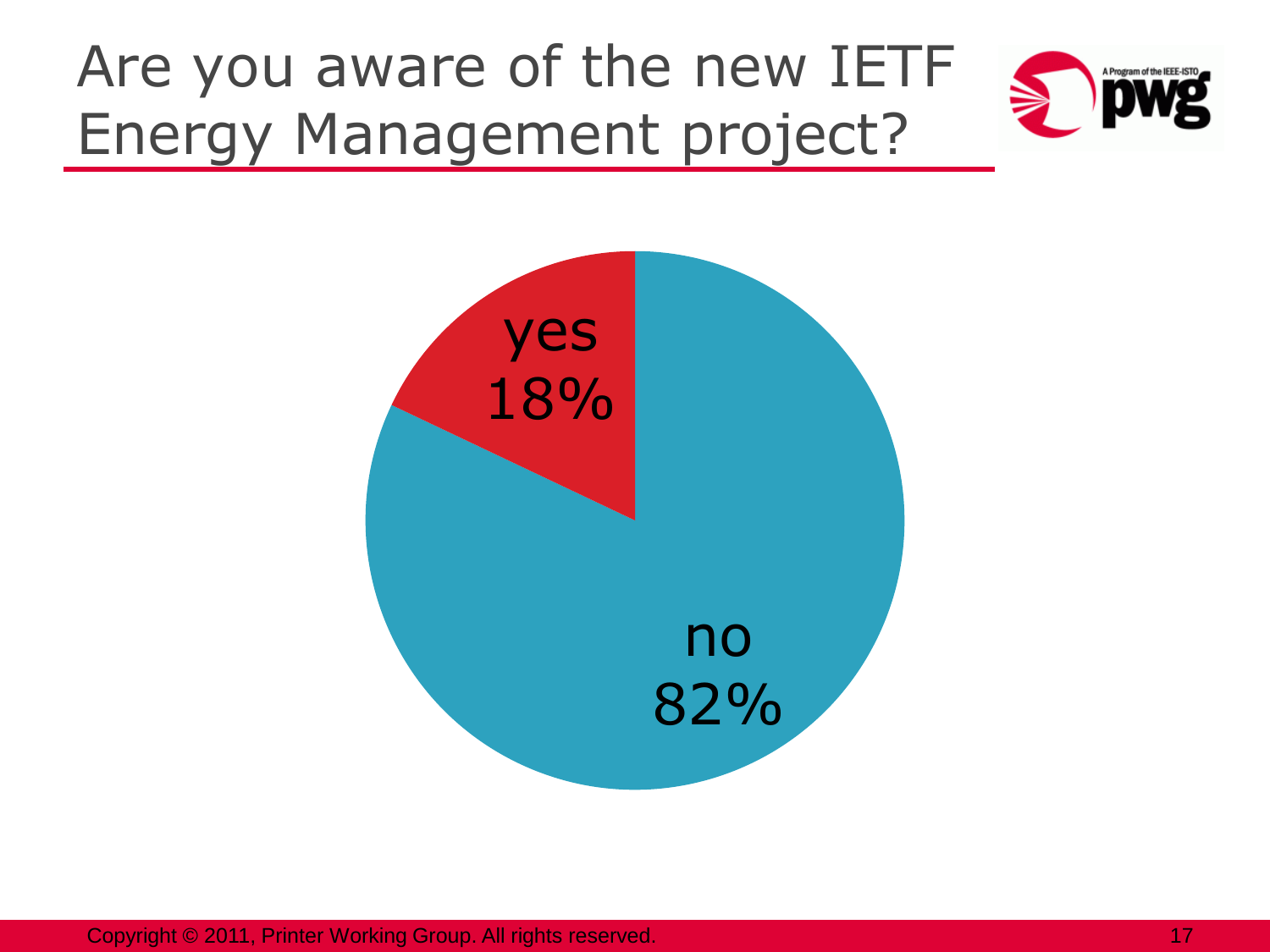



Copyright © 2011, Printer Working Group. All rights reserved. 18 and 18 and 18 and 18 and 18 and 18 and 18 and 18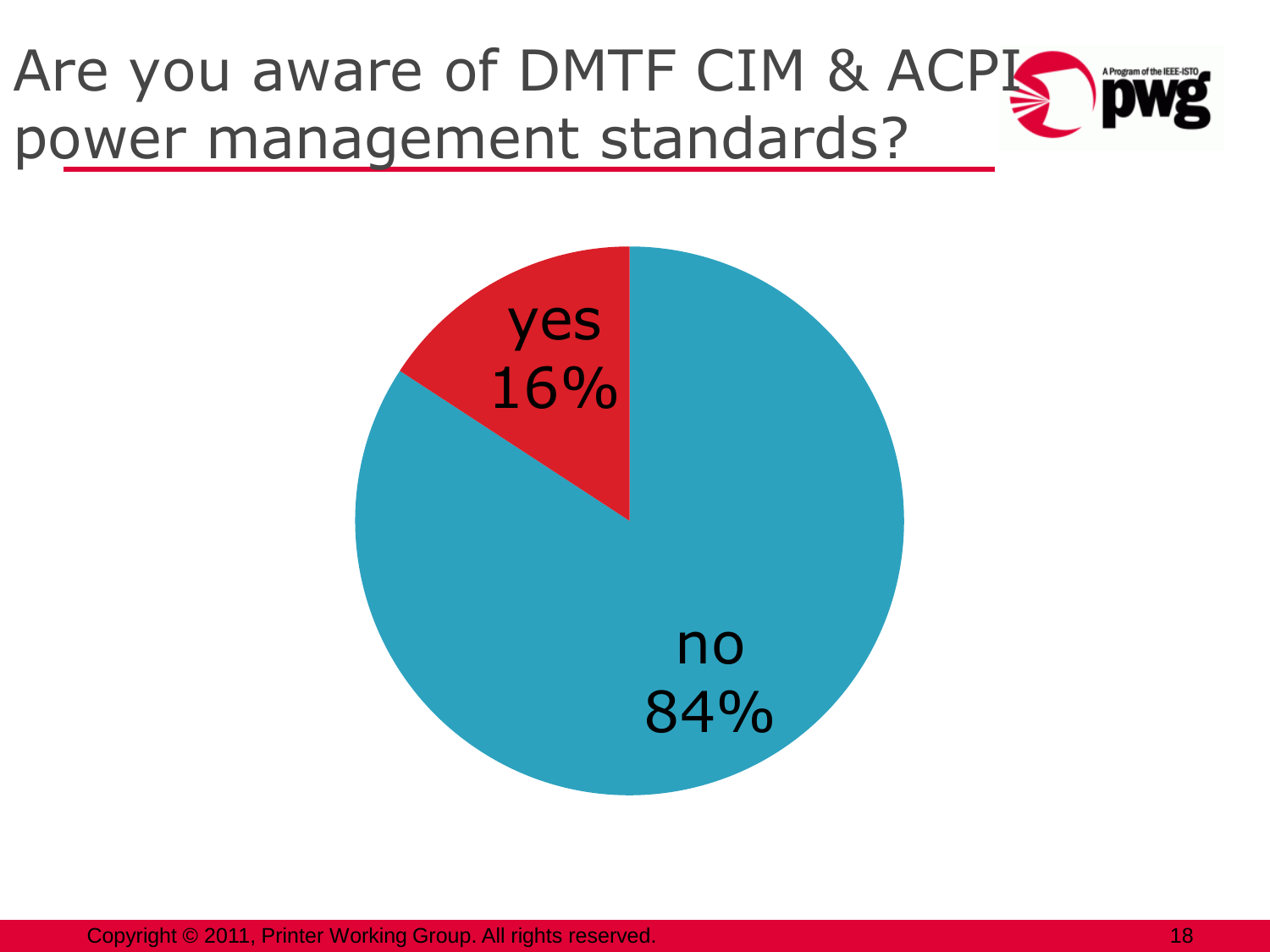# Must new hardcopy equipment be compliant with a power standard?





Energy Star - 3 Good Environmental Choice Australia - 1

Copyright © 2011, Printer Working Group. All rights reserved. 19 and 19 and 19 and 19 and 19 and 19 and 19 and 19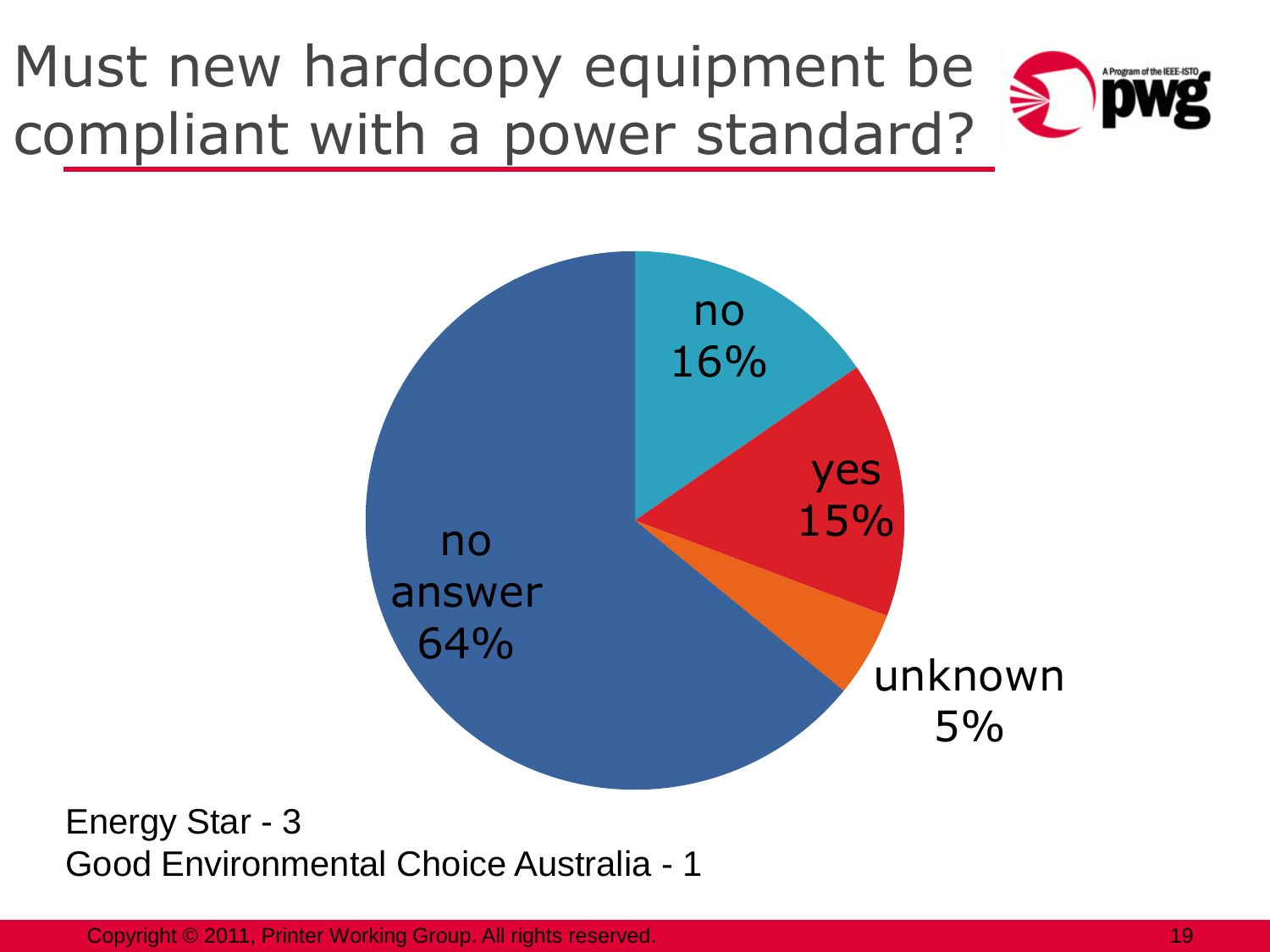

- The device should have the ability to have auto shut off and sleep modes and date based timers if the customer wants to implement them. I find mandatory functions being set that some user actually want to turn them off.
- Please include BMI+ImageNet in any findings, software developed from this project.
- Energy consumption is becoming more and more an issue especially with raising power costs.
- Need a TCO calculator for clients to quantify the benefits
- Calculate the savings after the implementation would be very strong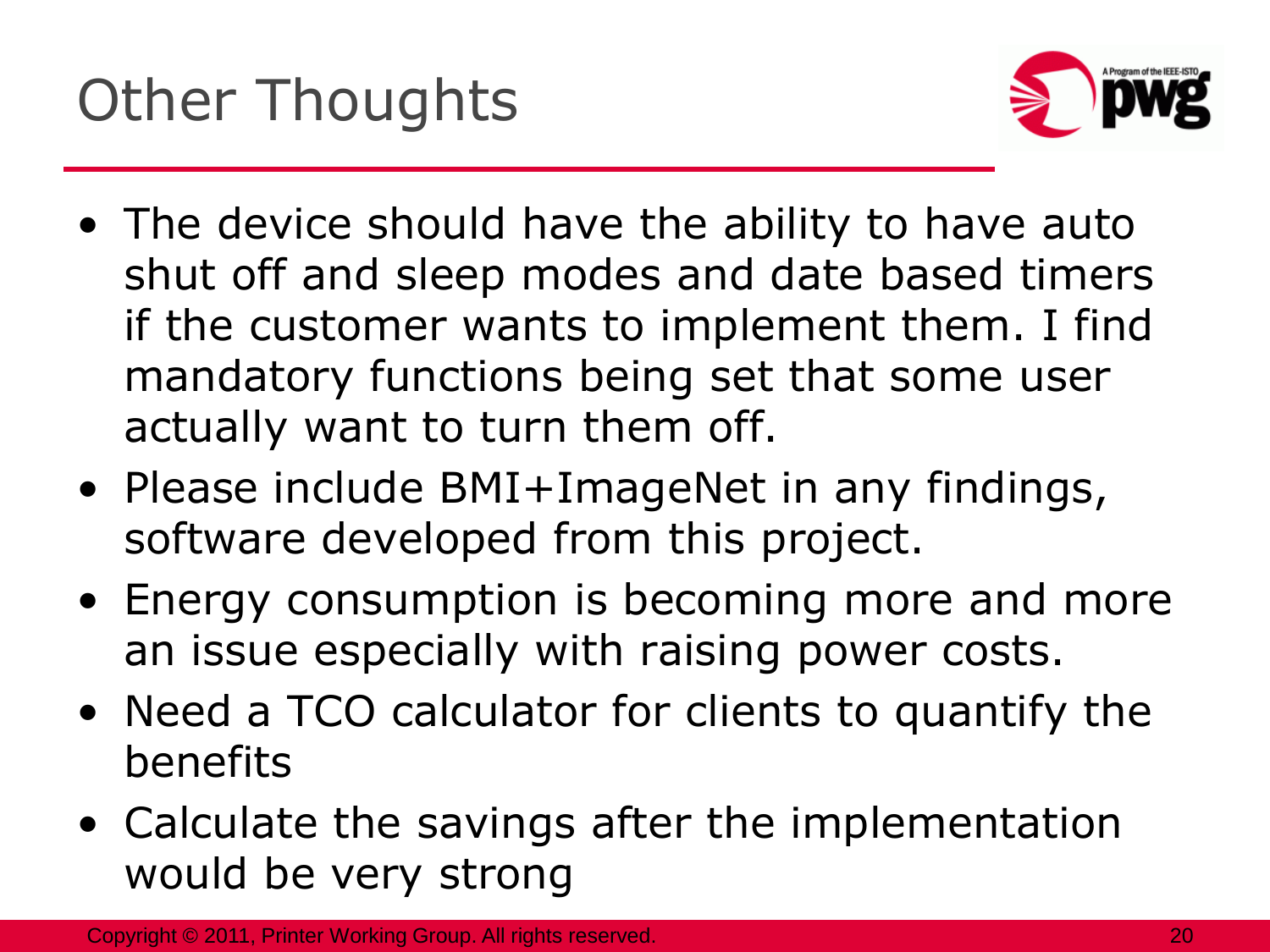

- If a generic standard isn't developed the numbers generated by each supplier will be slanted to their preferred measurement systems
- Customer in general do not know technical issues,items,specs, as well as the unit of measurements. It will a dealer that has the technical understanding of all the for mentioned and some % of dealers out there now do not know enough about the for mentioned. This could be why the importance of consuming power is not as big of a topic as it should.